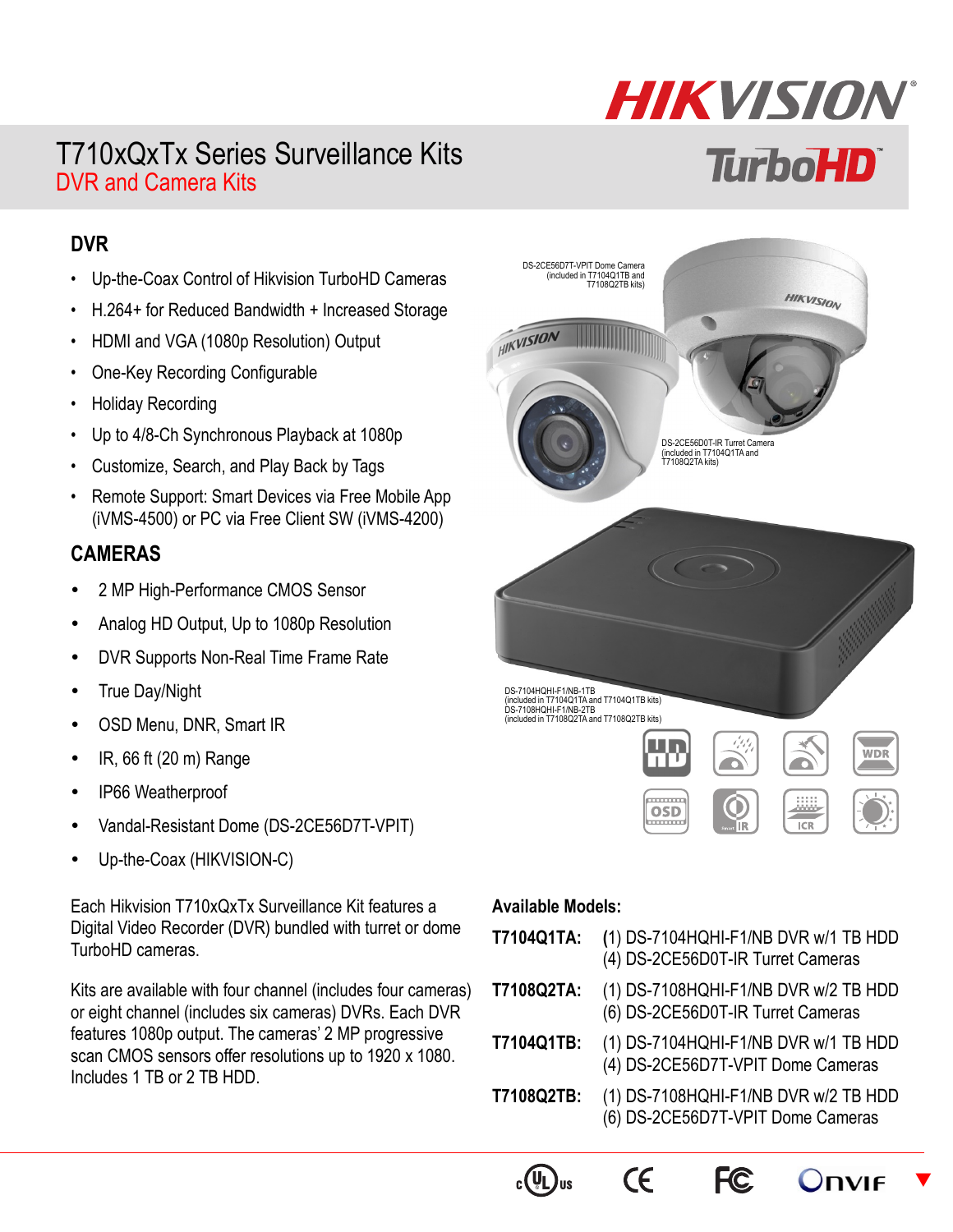## **Specifications**

| T7104Q1TA<br><b>T7108Q2TA</b><br><b>T7104Q1TB</b><br>T7108Q2TB<br>DS-2CE56D0T-IR<br>DS-2CE56D7T-VPIT<br><b>Camera</b><br>HD1080p IR turret camera<br>HD1080p WDR vandal-resistant EXIR dome camera<br>Camera Type<br>2 MP CMOS image sensor<br>Image Sensor<br><b>PAL/NTSC</b><br>Signal System<br><b>Effective Pixels</b><br>1920 x 1080<br>1928 x 1088<br>0.028 lux @ f/2.0, AGC on, 0 lux with IR<br>0.034 lux @ f/2.0, AGC on, 0 lux with IR<br>Minimum Illumination<br>1/25 (1/30)s to 1/50,000s<br><b>Shutter Speed</b><br>$2.8$ mm<br>Lens<br>Angle of view: 103°<br>M12<br>Lens Mount<br><b>ICR</b><br>Day/Night<br>Angle Adjustment<br>Pan: 0° to 360°, tilt: 0° to 75°, rotate: 0° to 360°<br>Pan: 0° to 340°; tilt: 0° to 75°; rotate: 0° to 355°<br>Synchronization<br>Internal synchronization<br>12 fps with included DVR<br>Video Frame Rate<br>HD Video Output 1 analog HD output<br>$>62$ dB<br>S/N Ratio<br><b>Menu</b><br><b>AGC</b><br>Supported<br>UTC OSD<br>Supported<br>Color/BW/Smart<br>D/N Mode<br>ATW/MWB<br><b>White Balance</b><br><b>BLC</b><br>Supported<br>Wide Dynamic Range, digital noise reduction, mirror, Smart IR<br><b>Functions</b><br><b>General</b><br>-40° C to 60° C (-40° F to 140° F), humidity 90% or less (non-condensing)<br><b>Operating Conditions</b><br>12 VDC ±15%<br>Power Supply | <b>CAMERAS</b>    |             |             |  |
|--------------------------------------------------------------------------------------------------------------------------------------------------------------------------------------------------------------------------------------------------------------------------------------------------------------------------------------------------------------------------------------------------------------------------------------------------------------------------------------------------------------------------------------------------------------------------------------------------------------------------------------------------------------------------------------------------------------------------------------------------------------------------------------------------------------------------------------------------------------------------------------------------------------------------------------------------------------------------------------------------------------------------------------------------------------------------------------------------------------------------------------------------------------------------------------------------------------------------------------------------------------------------------------------------------------------------------------------|-------------------|-------------|-------------|--|
|                                                                                                                                                                                                                                                                                                                                                                                                                                                                                                                                                                                                                                                                                                                                                                                                                                                                                                                                                                                                                                                                                                                                                                                                                                                                                                                                            |                   |             |             |  |
|                                                                                                                                                                                                                                                                                                                                                                                                                                                                                                                                                                                                                                                                                                                                                                                                                                                                                                                                                                                                                                                                                                                                                                                                                                                                                                                                            |                   |             |             |  |
|                                                                                                                                                                                                                                                                                                                                                                                                                                                                                                                                                                                                                                                                                                                                                                                                                                                                                                                                                                                                                                                                                                                                                                                                                                                                                                                                            |                   |             |             |  |
|                                                                                                                                                                                                                                                                                                                                                                                                                                                                                                                                                                                                                                                                                                                                                                                                                                                                                                                                                                                                                                                                                                                                                                                                                                                                                                                                            |                   |             |             |  |
|                                                                                                                                                                                                                                                                                                                                                                                                                                                                                                                                                                                                                                                                                                                                                                                                                                                                                                                                                                                                                                                                                                                                                                                                                                                                                                                                            |                   |             |             |  |
|                                                                                                                                                                                                                                                                                                                                                                                                                                                                                                                                                                                                                                                                                                                                                                                                                                                                                                                                                                                                                                                                                                                                                                                                                                                                                                                                            |                   |             |             |  |
|                                                                                                                                                                                                                                                                                                                                                                                                                                                                                                                                                                                                                                                                                                                                                                                                                                                                                                                                                                                                                                                                                                                                                                                                                                                                                                                                            |                   |             |             |  |
|                                                                                                                                                                                                                                                                                                                                                                                                                                                                                                                                                                                                                                                                                                                                                                                                                                                                                                                                                                                                                                                                                                                                                                                                                                                                                                                                            |                   |             |             |  |
|                                                                                                                                                                                                                                                                                                                                                                                                                                                                                                                                                                                                                                                                                                                                                                                                                                                                                                                                                                                                                                                                                                                                                                                                                                                                                                                                            |                   |             |             |  |
|                                                                                                                                                                                                                                                                                                                                                                                                                                                                                                                                                                                                                                                                                                                                                                                                                                                                                                                                                                                                                                                                                                                                                                                                                                                                                                                                            |                   |             |             |  |
|                                                                                                                                                                                                                                                                                                                                                                                                                                                                                                                                                                                                                                                                                                                                                                                                                                                                                                                                                                                                                                                                                                                                                                                                                                                                                                                                            |                   |             |             |  |
|                                                                                                                                                                                                                                                                                                                                                                                                                                                                                                                                                                                                                                                                                                                                                                                                                                                                                                                                                                                                                                                                                                                                                                                                                                                                                                                                            |                   |             |             |  |
|                                                                                                                                                                                                                                                                                                                                                                                                                                                                                                                                                                                                                                                                                                                                                                                                                                                                                                                                                                                                                                                                                                                                                                                                                                                                                                                                            |                   |             |             |  |
|                                                                                                                                                                                                                                                                                                                                                                                                                                                                                                                                                                                                                                                                                                                                                                                                                                                                                                                                                                                                                                                                                                                                                                                                                                                                                                                                            |                   |             |             |  |
|                                                                                                                                                                                                                                                                                                                                                                                                                                                                                                                                                                                                                                                                                                                                                                                                                                                                                                                                                                                                                                                                                                                                                                                                                                                                                                                                            |                   |             |             |  |
|                                                                                                                                                                                                                                                                                                                                                                                                                                                                                                                                                                                                                                                                                                                                                                                                                                                                                                                                                                                                                                                                                                                                                                                                                                                                                                                                            |                   |             |             |  |
|                                                                                                                                                                                                                                                                                                                                                                                                                                                                                                                                                                                                                                                                                                                                                                                                                                                                                                                                                                                                                                                                                                                                                                                                                                                                                                                                            |                   |             |             |  |
|                                                                                                                                                                                                                                                                                                                                                                                                                                                                                                                                                                                                                                                                                                                                                                                                                                                                                                                                                                                                                                                                                                                                                                                                                                                                                                                                            |                   |             |             |  |
|                                                                                                                                                                                                                                                                                                                                                                                                                                                                                                                                                                                                                                                                                                                                                                                                                                                                                                                                                                                                                                                                                                                                                                                                                                                                                                                                            |                   |             |             |  |
|                                                                                                                                                                                                                                                                                                                                                                                                                                                                                                                                                                                                                                                                                                                                                                                                                                                                                                                                                                                                                                                                                                                                                                                                                                                                                                                                            |                   |             |             |  |
|                                                                                                                                                                                                                                                                                                                                                                                                                                                                                                                                                                                                                                                                                                                                                                                                                                                                                                                                                                                                                                                                                                                                                                                                                                                                                                                                            |                   |             |             |  |
|                                                                                                                                                                                                                                                                                                                                                                                                                                                                                                                                                                                                                                                                                                                                                                                                                                                                                                                                                                                                                                                                                                                                                                                                                                                                                                                                            |                   |             |             |  |
|                                                                                                                                                                                                                                                                                                                                                                                                                                                                                                                                                                                                                                                                                                                                                                                                                                                                                                                                                                                                                                                                                                                                                                                                                                                                                                                                            |                   |             |             |  |
|                                                                                                                                                                                                                                                                                                                                                                                                                                                                                                                                                                                                                                                                                                                                                                                                                                                                                                                                                                                                                                                                                                                                                                                                                                                                                                                                            |                   |             |             |  |
|                                                                                                                                                                                                                                                                                                                                                                                                                                                                                                                                                                                                                                                                                                                                                                                                                                                                                                                                                                                                                                                                                                                                                                                                                                                                                                                                            |                   |             |             |  |
|                                                                                                                                                                                                                                                                                                                                                                                                                                                                                                                                                                                                                                                                                                                                                                                                                                                                                                                                                                                                                                                                                                                                                                                                                                                                                                                                            |                   |             |             |  |
|                                                                                                                                                                                                                                                                                                                                                                                                                                                                                                                                                                                                                                                                                                                                                                                                                                                                                                                                                                                                                                                                                                                                                                                                                                                                                                                                            |                   |             |             |  |
|                                                                                                                                                                                                                                                                                                                                                                                                                                                                                                                                                                                                                                                                                                                                                                                                                                                                                                                                                                                                                                                                                                                                                                                                                                                                                                                                            |                   |             |             |  |
|                                                                                                                                                                                                                                                                                                                                                                                                                                                                                                                                                                                                                                                                                                                                                                                                                                                                                                                                                                                                                                                                                                                                                                                                                                                                                                                                            | Power Consumption | Maximum 4 W | Maximum 5 W |  |
| <b>IP66</b><br><b>Protection Level</b>                                                                                                                                                                                                                                                                                                                                                                                                                                                                                                                                                                                                                                                                                                                                                                                                                                                                                                                                                                                                                                                                                                                                                                                                                                                                                                     |                   |             |             |  |
| 66 ft (20 m)<br><b>IR Range</b>                                                                                                                                                                                                                                                                                                                                                                                                                                                                                                                                                                                                                                                                                                                                                                                                                                                                                                                                                                                                                                                                                                                                                                                                                                                                                                            |                   |             |             |  |
| IK10<br><b>Impact Protection</b><br>N/A                                                                                                                                                                                                                                                                                                                                                                                                                                                                                                                                                                                                                                                                                                                                                                                                                                                                                                                                                                                                                                                                                                                                                                                                                                                                                                    |                   |             |             |  |
| Up-the-Coax, protocol: HIKVISION-C (TVI output), supports UTC OSD<br>Communication                                                                                                                                                                                                                                                                                                                                                                                                                                                                                                                                                                                                                                                                                                                                                                                                                                                                                                                                                                                                                                                                                                                                                                                                                                                         |                   |             |             |  |
| $\Phi$ 3.52" × 2.75" ( $\Phi$ 89.5 mm × 69.8 mm)<br>$\phi$ 4.3" × 3.25" ( $\phi$ 111 mm × 82.5 mm)<br><b>Dimensions</b>                                                                                                                                                                                                                                                                                                                                                                                                                                                                                                                                                                                                                                                                                                                                                                                                                                                                                                                                                                                                                                                                                                                                                                                                                    |                   |             |             |  |
| 9.88 ozs (280 g)<br>Approximately 0.77 lb (350 g)<br>Weight                                                                                                                                                                                                                                                                                                                                                                                                                                                                                                                                                                                                                                                                                                                                                                                                                                                                                                                                                                                                                                                                                                                                                                                                                                                                                |                   |             |             |  |

### **Accessories**

#### **For DS-2CE56D7T-VPIT Dome Camera**

| <b>WM110</b> | <b>AB110</b>           | <b>CB110</b> | <b>PC110</b> |
|--------------|------------------------|--------------|--------------|
| Wall Mount   | Inclined Ceiling Mount | Conduit Box  | Pendant Cap  |

#### **For DS-2CE56D0T-IR Turret Camera**



#### **Common Accessories**

|                                        |                                 |                         |                    |                           |                          |                               | <b><i>CALL COMPANIES</i></b> |
|----------------------------------------|---------------------------------|-------------------------|--------------------|---------------------------|--------------------------|-------------------------------|------------------------------|
| <b>CPM</b><br>Ceiling Pendant<br>Mount | <b>WMS</b><br><b>Wall Mount</b> | <b>PM</b><br>Pole Mount | CМ<br>Corner Mount | <b>SRSM</b><br>Rain Shade | <b>SRS</b><br>Rain Shade | <b>DS-1H18</b><br>Video Balun | <b>X41T</b><br>Camera Tester |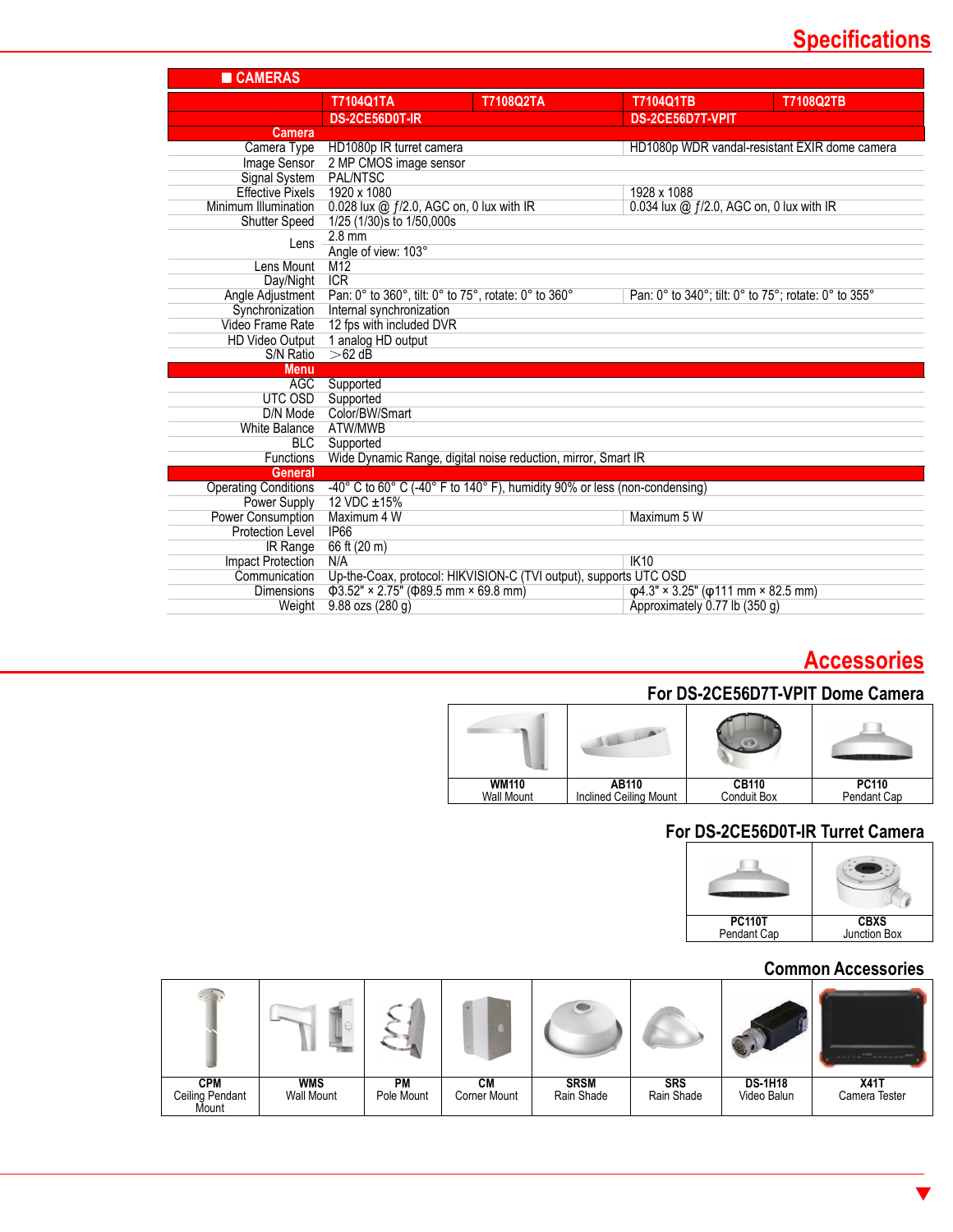## **Specifications** (continued)

| <b>DVRs</b>                                                             |                                                                           |                  |                                                                                                   |                  |
|-------------------------------------------------------------------------|---------------------------------------------------------------------------|------------------|---------------------------------------------------------------------------------------------------|------------------|
|                                                                         | <b>T7104Q1TA</b>                                                          | <b>T7108Q2TA</b> | <b>T7104Q1TB</b>                                                                                  | <b>T7108Q2TB</b> |
|                                                                         | <b>DS-7104HQHI-F1/NB</b>                                                  |                  | <b>DS-7108HQHI-F1/NB</b>                                                                          |                  |
| <b>Video/Audio Input</b>                                                |                                                                           |                  |                                                                                                   |                  |
| Video Compression                                                       | H.264                                                                     |                  |                                                                                                   |                  |
| Analog Video Input                                                      | $4$ -ch                                                                   |                  | $8$ -ch                                                                                           |                  |
|                                                                         | BNC interface $(1.0 Vp-p, 75 \Omega)$                                     |                  |                                                                                                   |                  |
| HD-TVI Input                                                            | 1080p/25 Hz, 1080p/30 Hz, 720p/25 Hz, 720p/30 Hz, 720p/50 Hz, 720p/60 Hz  |                  |                                                                                                   |                  |
| <b>CVBS</b>                                                             | Supported                                                                 |                  |                                                                                                   |                  |
| Audio Compression                                                       | G.711u                                                                    |                  |                                                                                                   |                  |
| Audio Input/Two-Way Audio Input                                         | 1-ch, RCA (2.0 Vp-p, 1 K $\Omega$ )                                       |                  |                                                                                                   |                  |
| <b>Video/Audio Output</b>                                               |                                                                           |                  |                                                                                                   |                  |
| <b>HDMI/VGA Output</b>                                                  | 1920 × 1080/60 Hz, 1280 × 1024/60 Hz, 1280 × 720/60 Hz, 1024 × 768/60 Hz  |                  |                                                                                                   |                  |
| <b>Encoding Resolution</b>                                              | 1080p (non-real-time)/720p/VGA/WD1/4CIF/CIF; 720p/VGA/WD1/4CIF/CIF        |                  |                                                                                                   |                  |
| <b>Frame Rate</b>                                                       | Main stream: 1/16 fps to real time frame rate                             |                  |                                                                                                   |                  |
|                                                                         |                                                                           |                  | Sub-stream: WD1/4CIF @ 12 fps, CIF/QVGA/QCIF @ 1/16 fps to real time frame rate                   |                  |
| Video Bitrate                                                           | 32 Kbps to 6 Mbps                                                         |                  |                                                                                                   |                  |
| Audio Output                                                            | 1-ch, RCA (linear, $1K \Omega$ )                                          |                  |                                                                                                   |                  |
| <b>Audio Bitrate</b>                                                    | 64 Kbps                                                                   |                  |                                                                                                   |                  |
| Dual-Stream                                                             | Supported                                                                 |                  |                                                                                                   |                  |
| <b>Stream Type</b>                                                      | Video, video and audio                                                    |                  |                                                                                                   |                  |
| Synchronous Playback                                                    | $4$ -ch                                                                   |                  | $8$ -ch                                                                                           |                  |
| <b>Network Management</b>                                               |                                                                           |                  |                                                                                                   |                  |
| <b>Remote Connections</b>                                               | 128                                                                       |                  |                                                                                                   |                  |
| <b>Network Protocols</b>                                                |                                                                           |                  | TCP/IP, PPPoE, DHCP, EZVIZ Cloud P2P, DNS, DDNS, NTP, SADP, SMTP, NFS, iSCSI, UPnP™, HTTPS, ONVIF |                  |
| <b>Hard Drive</b>                                                       |                                                                           |                  |                                                                                                   |                  |
| <b>SATA</b>                                                             | 1 SATA interface                                                          |                  |                                                                                                   |                  |
| Capacity                                                                | 1 TB included                                                             | 2 TB included    | 1 TB included                                                                                     | 2 TB included    |
| <b>External Interface</b>                                               |                                                                           |                  |                                                                                                   |                  |
| Network Interface                                                       | 1; 10M/100Mbps self-adaptive Ethernet interface                           |                  |                                                                                                   |                  |
| <b>USB Port</b>                                                         | $2 \times$ USB 2.0                                                        |                  |                                                                                                   |                  |
| <b>General</b>                                                          |                                                                           |                  |                                                                                                   |                  |
| <b>Power Supply</b>                                                     | 12 VDC                                                                    |                  |                                                                                                   |                  |
| Consumption (w/o HDD)                                                   | ≤8W                                                                       |                  | ≤12W                                                                                              |                  |
| <b>Working Temperature</b>                                              | 14° F to 131° F (-10° C to +55° C)<br>10% to 90%                          |                  |                                                                                                   |                  |
| <b>Working Humidity</b><br>Dimensions ( $\tilde{W} \times D \times H$ ) | $7.9'' \times 7.9'' \times 1.8''$ (200 mm $\times$ 200 mm $\times$ 45 mm) |                  |                                                                                                   |                  |
|                                                                         |                                                                           |                  |                                                                                                   |                  |
| Weight (w/o HDD)                                                        | ≤1.8 lb $(0.8 \text{ kg})$                                                |                  |                                                                                                   |                  |

## **DVR Rear Panel**



|   | DS-7104HQHI-F1/NB        |   |                              |  |  |
|---|--------------------------|---|------------------------------|--|--|
|   | <b>Description</b>       |   | <b>Description</b>           |  |  |
|   | VIDEO IN                 |   | <b>LAN Network Interface</b> |  |  |
| າ | <b>HDMI</b> Interface    |   | <b>USB Ports</b>             |  |  |
| 3 | VGA Interface            | o | GND                          |  |  |
| 4 | AUDIO OUT, RCA Connector | 9 | 12 VDC Power Input           |  |  |
| 5 | AUDIO IN, RCA Connector  |   |                              |  |  |

|   | DS-7108HQHI-F1/NB        |   |                              |  |  |
|---|--------------------------|---|------------------------------|--|--|
|   | <b>Description</b>       |   | <b>Description</b>           |  |  |
|   | <b>VIDEO IN</b>          | 6 | <b>LAN Network Interface</b> |  |  |
|   | <b>HDMI</b> Interface    |   | <b>USB Ports</b>             |  |  |
| 3 | VGA Interface            | 8 | <b>GND</b>                   |  |  |
| 4 | AUDIO OUT, RCA Connector | 9 | 12 VDC Power Input           |  |  |
| 5 | AUDIO IN. RCA Connector  |   |                              |  |  |